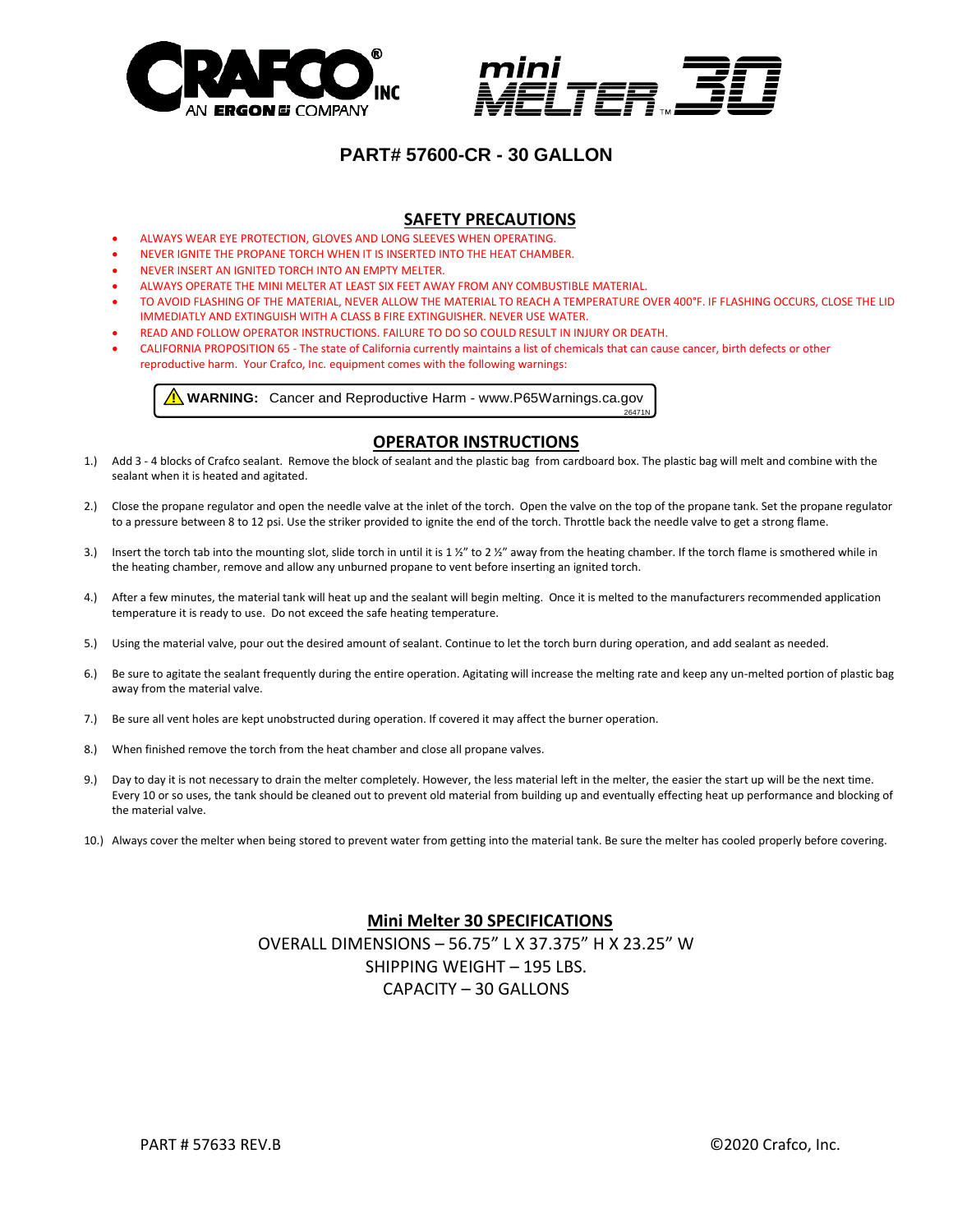## **TROUBLESHOOTING**

- 1.) If sealant isn't flowing when opening the material valve, check or perform the following:
	- a. The material needs to be at the proper application temperature. Continue to heat until material is hot enough.
	- b. The material valve area needs to be at the proper application temperature. Continue to heat until area is hot enough.
	- c. If the tank hasn't been cleaned out after many uses or the sealant was overheated, then "coked" sealant has probably built up inside the tank, as well as in and around the material valve. The tank will need to be drained of liquid sealant, and then scraped out removing all of the hard chunks of "coked" sealant until you get down to the steel material inside the tank. The area inside the material valve and just before the material valve will need to be cleaned out as well. The built up sealant can easily block the flow as well as increase heat up times.
	- d. If the material valve was heated externally too many times, or at too high of a temperature, the material can be "coked" inside the material valve. The material valve will need to be opened and cleaned out of all material. MAKE SURE ALL LIQUID SEALANT IS REMOVED BEFORE CLEANING THE MATERIAL VALVE, AND MAKE SURE ALL SAFTEY EQUIPMENT IS BEING WORN.
- 2.) If the material valve is locked or not opening, check or perform the following:
	- a. The material in the valve needs to be warmed to application temperature. Continue to heat until material is hot enough.
	- b. Clean and/or open the vent ring around the material valve. There should be no obstructions so an even amount of heat can come out around the material valve.
- 3.) If the torch flame isn't producing a strong flame, check or perform the following:
	- a. Check the propane tank level, and make sure the regulator is set to the correct pressure, as mentioned in step #2 above in the Operator Instructions.
	- b. Check to make sure the needle valve on the torch is open far enough to create a strong flame.
	- c. Check to make sure the nozzle inside the flame cup isn't damaged or obstructed.
	- d. Check to make sure all connections on the torch are tight, and not leaking, including the nozzle inside the flame cup, and all hose fittings.
	- e. Once the torch is inserted into the melter, the flame should be just as strong. You may need to adjust the position of the torch by pulling it away from the melter.
	- f. Check to make sure all of the vent holes on the melter are free from obstruction. If any are blocked or partially blocked, performance will suffer. Open and/or clean all of the vent holes.
	- g. Clean and/or open the vent ring around the spout. There should be an even amount of heat coming out around the spout.

#### WARRANTY & LIABILITY INFORMATION

Crafco, Inc. only warrants that this product conforms to Crafco, Inc. specifications at the time of delivery. Crafco, Inc. assumes no liability for an accident or injury incurred through improper use of the machine.

For Warranty: For all other inquiries: Crafco, Inc. Crafco, Inc. 25527 South Arizona Avenue, Chandler, AZ 85248 6165 W. Detroit Street, Chandler, AZ 85226 Phone: (480) 655-8333 or (800) 528-8242 Phone: (602) 276-0406 or (800) 528-8242 Fax: (480) 655-1712 Fax: (480) 961-0513

CustomerService@crafco.com